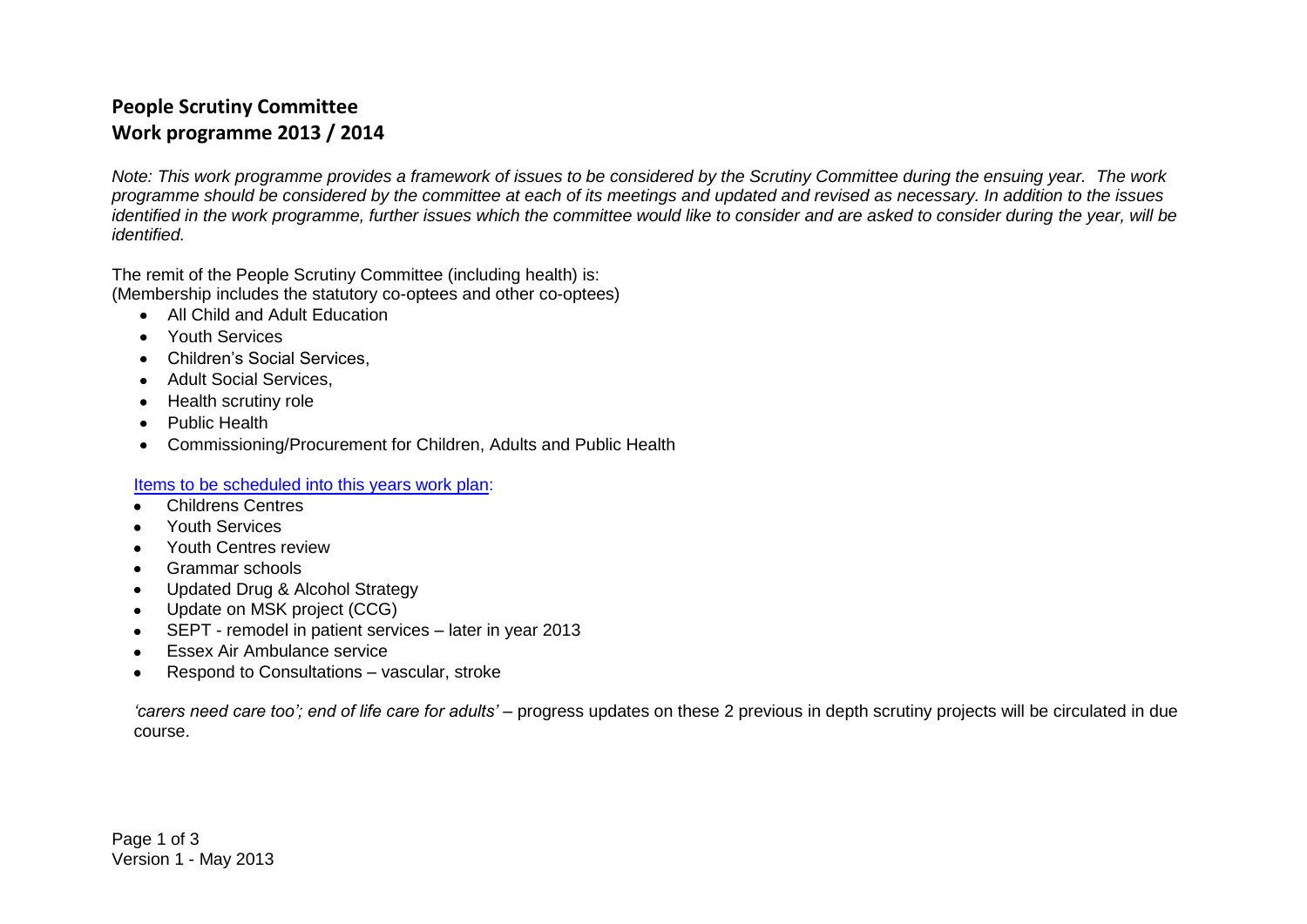| Items for 9 <sup>th</sup> July 2013 meeting                                                                                                        | <b>Officer Lead</b>         |
|----------------------------------------------------------------------------------------------------------------------------------------------------|-----------------------------|
|                                                                                                                                                    |                             |
| Pre Cabinet items:                                                                                                                                 |                             |
| 1. Charging for Adult Social Care Services                                                                                                         | Sarah Baker                 |
| Call in items:                                                                                                                                     |                             |
| Other scrutiny matters:                                                                                                                            |                             |
| 1. Will be major item - East of England Ambulance Service Board turnaround plan April 2013 – Trust reps to                                         | Fiona Abbott invited rep    |
| answer questions.                                                                                                                                  |                             |
| 2. Schools Progress Report - Part II item                                                                                                          | Jane Theadom                |
| 3. Improved Residential Care Standards in Southend                                                                                                 | <b>Carol Cranfield</b>      |
| Update on Mental Health Strategy (including update on Rochford Hospital)<br>4.                                                                     | Jacqui Lansley              |
| Private Fostering Arrangements Update to Scrutiny<br>5.                                                                                            | Sue Hadley/Heather Flinders |
| 6. Changes to the Framework on Children's Inspections                                                                                              | Sue Hadley                  |
| In depth project - LAC                                                                                                                             | Tim Row                     |
| 8. Paper for information – (a) Introduction to health scrutiny; (b) Review of 2012 / 13 work plans; (c) People<br>Scrutiny Cttee work plan 2013/14 | Fiona Abbott                |
| Chairman's update – include any health scrutiny type matters, CCG matters, Quality Accounts, update on<br>9.                                       | Fiona Abbott                |
| pathology?                                                                                                                                         |                             |
| 10. NB the 2012/13 in depth project report - Housing will go to Policy & Resources cttee on 11 <sup>th</sup> July                                  |                             |
| 11. Decide on in depth project                                                                                                                     | Fiona Abbott                |

| Items for 8 <sup>th</sup> October 2013 meeting |                                                                                        | <b>Officer Lead</b> |
|------------------------------------------------|----------------------------------------------------------------------------------------|---------------------|
| Pre Cabinet items:                             |                                                                                        |                     |
|                                                | Residential Care for the Elderly in Southend – Outcome of Delaware/Priory Consultation | ??                  |
|                                                | Local Account of Adult Social Care Services in Southend 2012-13                        | Catherine Cobb      |
|                                                | Southend on Sea Vulnerable Adults Board Annual Report 2013/14                          | Sarah Range         |
|                                                | Call in items:                                                                         |                     |
|                                                | Other scrutiny matters:                                                                |                     |
|                                                | Schools Progress Report - Part II Item                                                 | Jane Theadom        |
|                                                | School Admission Arrangements for 2015/16                                              | Sue Hadley          |
| 3.                                             | <b>School Organisation Plan</b>                                                        | Jane Theadom        |
| 4.                                             | Annual Report on Safeguarding                                                          | Sue Hadley          |
| 5.                                             | Update on Eligibility Criteria for Services to Children with Disabilities              | Sue Hadley          |
| 6.                                             | Update on Munro Report                                                                 | Sue Hadley          |